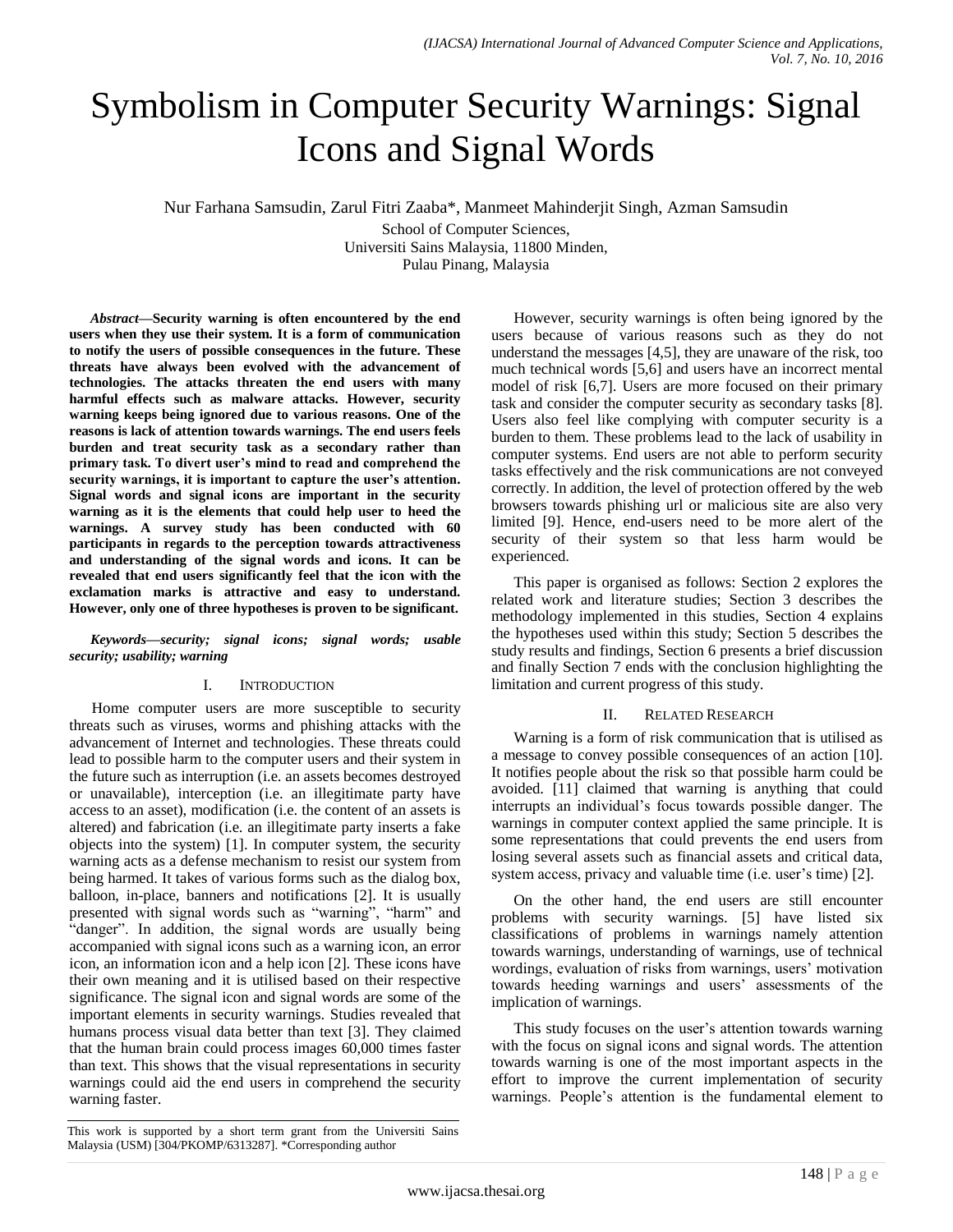attract the users to read and comprehend the given security warnings. Studies by [12] revealed that there are four categories of reasons for ignoring warnings which are:

*1)* Failures in personal variables: Users do not have the knowledge or experience regarding the security warnings.

*2)* Failures in intention: Users were not motivated to responds to security dialogs.

*3)* Failures communication delivery: The security warnings fail to grabs user's attention.

*4)* Failures in communication processing: Users do not understand the message being conveyed.

Studies by [13] revealed that the end users were not attentive towards warning as it is hard to comprehend. The participants of their experimental studies were asked to perform a task of purchasing an item online. It can be revealed that the lock icon in the web browsers are noticed however ignored, and the certificates are rarely used by the users. Users did not look at some indicator such as the certificate icon and even if they look at it (i.e. lock icon), they did not maintain their attention to it. Hence, it can be summarised that it is important to embed a better icon and signal words in order to grasp the user"s attention.

[2] suggests that there are four types of standard icons in Windows namely the error, warning, information and question mark icon. Figure 1 shows the standard icons in Windows. These icons have different usage and meaning as described below:

*1)* Error icon: The problem or error has occurred.

*2)* Warning icon: The condition might cause a possible harm in the future.

*3)* Information icon: Useful information is presented.

*4)* Question mark icon: Indicated a Help entry point.

The questions on icons understanding have also been questioned in previous studies [14]. From the studies it can be found that there are still some misconceptions towards icon understanding in security warning. It is important for warnings to convey the right information to the users in order to aid the users in making the right decision.



Fig. 1. Standard icons in Windows; from left to right; Error icon, Warning icon, Information icon, Question mark icon [2]

The usage of the standard icons takes consideration of the message type, severity of the issues and the context of the situation. It is important to present the appropriate signal icon and words in order to provide a better understanding and correct risk communication.

Studies by [15] revealed how the users of IT perceive the severity of hazard and detailed assessment of the signal icons and signal words. They claimed that by combining signal words and signal icon in a security warnings, the level of hazard perceive by the end users are higher as shown in Table I. They also conduct an experiment of habituation effects in security warnings. By presenting the combination of signal words and signal icon with three different treatment condition, users became habituated only after a few exposures to the same message. Their study also revealed that the signal word and signal icon combination with higher perceived severity to that of the habituated edit request message have the highest hit rate with 39%.

TABLE I. MEAN VALUES (STANDARD DEVIATION) OF THE PERCEIVED SEVERITY OF SIGNAL WORDS AND SIGNAL ICON [15]

| Word         | <b>Blank</b> | i      | ?      |        | X      |
|--------------|--------------|--------|--------|--------|--------|
| <b>Blank</b> |              | 2.00   | 2.18   | 3.74   | 5.30   |
|              |              | (1.43) | (1.73) | (1.98) | (2.29) |
| Notice       | 2.23         | 2.64   | 2.52   | 3.89   | 5.19   |
|              | (1.63)       | (1.76) | (1.67) | (1.99) | (2.35) |
| Error        | 3.84         | 3.85   | 3.73   | 4.97   | 6.24   |
|              | (2.19)       | (1.90) | (1.92) | (2.20) | (2.37) |
| Warning      | 4.06         | 4.09   | 3.91   | 5.41   | 6.65   |
|              | (2.10)       | (2.03) | (1.96) | (2.08) | (2.20) |
| Urgent       | 4.09         | 4.15   | 3.97   | 5.34   | 6.54   |
|              | (2.31)       | (2.14) | (2.13) | (2.29) | (2.37) |
| Critical     | 5.11         | 4.82   | 4.74   | 6.01   | 7.38   |
|              | (2.49)       | (2.42) | (2.21) | (2.26) | (2.22) |

On the other hand, a study on end-users' awareness of security indicators have been conducted by [16]. They ask their participants to perform an online transaction in a simulated online banking platform. It can be revealed that none of their participants look at the website address indicator (i.e. lock icon and "https" wording in address bar). These results are worrisome because the absence of security indicator in address bar might hints insecure connection. This study highlights that most of computer users are not attentive towards details such as the url and signal icons. It is important to draw users attention as soon as they load the page since they are performing task that might cause loss of valuable assets, privacy over confidential information and tricked into fraud [2].

In studies by [17], they revealed that the empirical evidence show that graphical cues such as icons, arrows and boxes attract users attention and the eyes get fixed on the headings first, followed by text blocks and graphics. Their results suggest that the use of visual metaphors aid the users to understand the message better. These finding shows that graphical representations such as icons is important elements in a warning. To access the end users perception of signal words and signal icons in security warning, a survey was conducted to better understand the issues of the current implementation of security warnings.

# III. METHODOLOGY

We conduct a survey to discover the user perception and understanding of the security warning dialogs with the focus on signal words and icons.. Participants were recruited through word of mouth and e-mail. The participants were asked to provide a numerical rating on a seven-point Likert scale of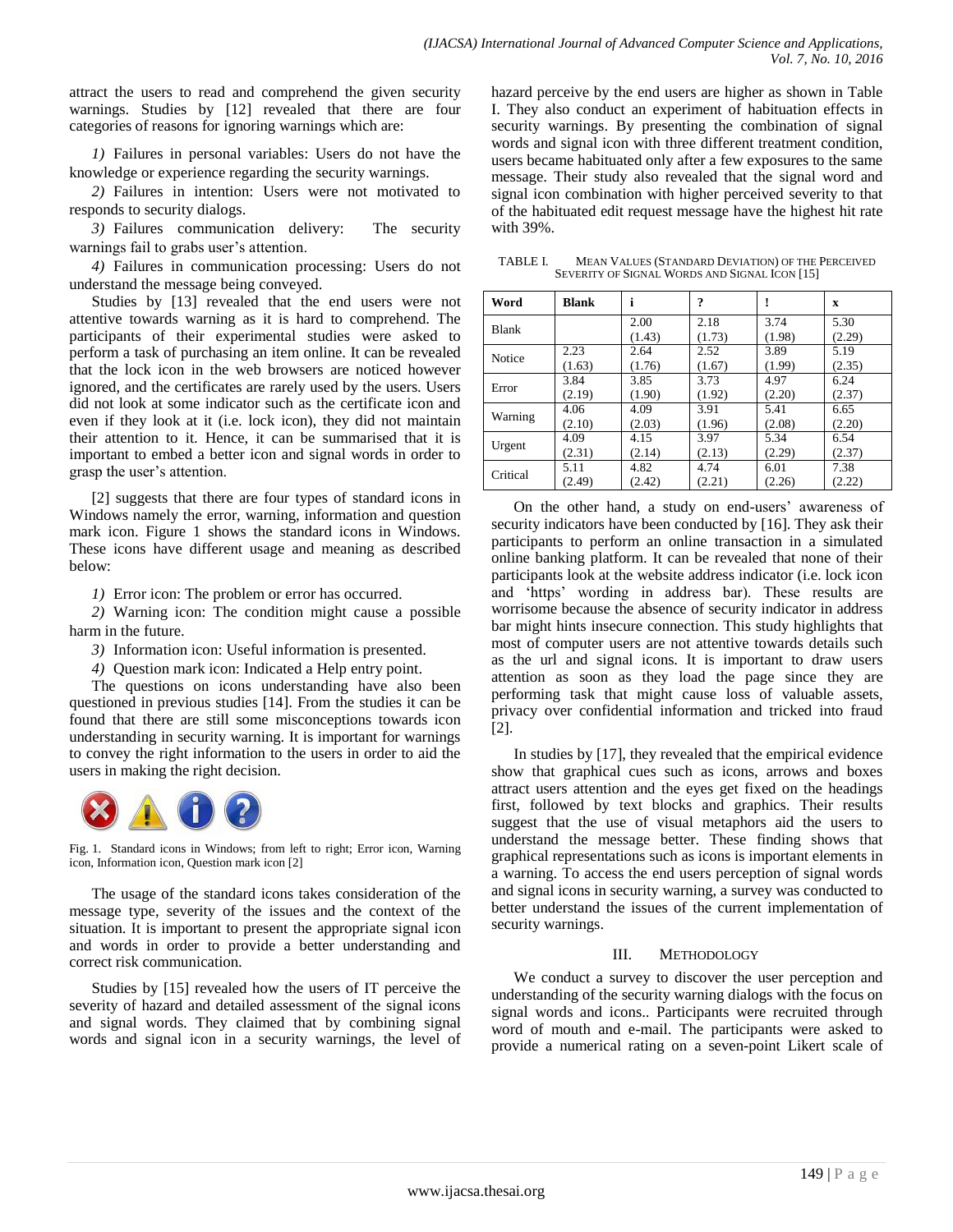

Fig. 2. The study background and computing skills of participants

given scenarios. They could choose the most preferred number where 1 indicate strongly disagree and 7 indicates strongly agree. Studies by [15,17] also conducted the similar survey method to access the end users insights of the current implementation of security warnings however different in scenario used. The Likert-scale is chosen because it is easy to construct, have a high probability of producing a dependable scale and it is easy to be comprehend by the participants [18].

#### IV. HYPOTHESES

In order to investigate the end users perception towards signal words and icons in security warnings, we proposed three hypotheses to test the significant difference. We would like to explore whether different groups of people have different understanding of security warnings [19]. We have identified two groups from the study which are the technical and nontechnical groups. The technical and non-technical groups reflected the user"s background. The hypotheses are created based on the questionnaire in the interview sessions. The hypotheses are described in Table II.

TABLE II. SURVEY QUESTIONS AND THE RESPECTIVE HYPOTHESES

| <b>Survey Questions</b>                                                                                  | <b>Hypotheses</b>                                                                                                                                                                                 |
|----------------------------------------------------------------------------------------------------------|---------------------------------------------------------------------------------------------------------------------------------------------------------------------------------------------------|
| The use of visual /                                                                                      | There is no difference between technical and non-                                                                                                                                                 |
| graphics (e.g. icons,                                                                                    | technical participants in terms of "The use of                                                                                                                                                    |
| colors, graphics) helps                                                                                  | visual / graphics (e.g. icons, colors, graphics)                                                                                                                                                  |
| to draw my attention.                                                                                    | helps to draw my attention". (H1)                                                                                                                                                                 |
| The use of visual /<br>graphics (e.g. icons,<br>colors, graphics) helps<br>me to understand the<br>risk. | There is no difference between technical and non-<br>technical participants in terms of "The use of<br>visual / graphics (e.g. icons, colors, graphics)<br>helps me to understand the risk". (H2) |
| The words used in the                                                                                    | There is no difference between technical and non-                                                                                                                                                 |
| warning is easy to                                                                                       | technical participants in terms of "The words used                                                                                                                                                |
| understand.                                                                                              | in the warning is easy to understand". (H3)                                                                                                                                                       |

To test the statistical differences between two groups, we used Chi-square test in order to look for the statistical difference. The purpose of Chi-square test is to evaluate the association between two categorical variables [20]. Studies by [21] revealed that a Chi-square test is utilised as a comparison of more than one group where the differences are related to the actual sample and another hypothetical data. It is considered as a statistical significant findings when  $p < 0.05$ . In this test, the Likert-scales values were grouped into three classifications with the range of 1 to 3 is equal to No, 4 is equal to Neutral and 5 to 7 is equal to Yes. This classifications have also been conducted by [14,19]. The results of the Chi-square test are explained further in the next section.

### V. RESULTS AND FINDINGS

A total of 60 participants were gathered for the survey. The majority of the participants between the age range of  $18 - 25$ years old and equally distributed between male and female. Since the interview is promoted well in the university, most of the participants are predominantly from the Universiti Sains Malaysia, Penang, Malaysia.

From the overall responses, the gender of our participants is divided almost equally where it comprises of 45% male and 55% female. Majority of the participants' are in the range of age of 18-25 years old (95%) and the rest of them were in the range of 26-35 years old. This indicates that they were most likely to grow up in the era of information technology. In addition, the result suggests that the respondents were familiar with the computer and latest technology. Previous studies were also conducted within the university background and majority of the participants were in the range of age between 18-30 years old [8,19]. In addition, most of our participants have high educational background (i.e. postgraduate (8%) and undergraduate (92%)). Figure 3 depicted the study background and computing skills of the study participants.



Fig. 3. The study background and computing skills of participants

To classify and determine our study participants skills in computer security, four basic questions were asked in the demographic forms. The questions derived from this section are based on the six tasks from the "Security Center" of Windows Vista [22]. The method of accessing users knowledge by asking a few security questions is also conducted by [23]. The security questions involve knowledge of installing updates, scan for malwares, delete browser"s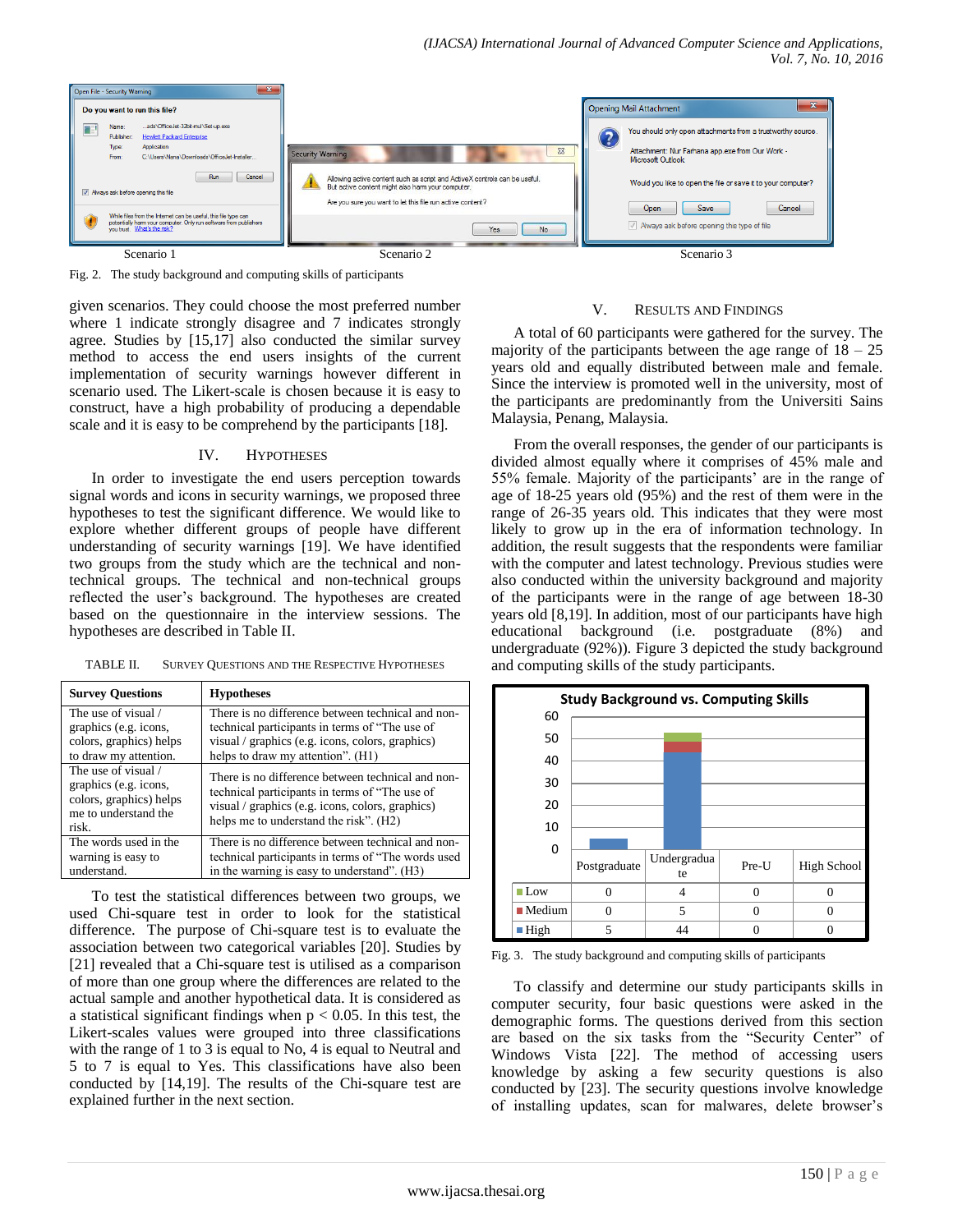cookies and setup password. The categorisation was high, medium and low. For high level expertise, the participants were able to perform advanced task such as installing updates and patches (i.e. could perform all task). For medium level, the participants were unable to perform one of the tasks given while for the low level, the participants could not performed more than one task.

In the questionnaire, we have included three security warnings example (i.e. in a form of image) to explore the end users understanding and perception of the icons and signal words used in the warnings. Figure 2 shows the security warnings shown to the users. The three security warnings have also been discussed in studies by [4,6,14]. The association of signal words and signal icon used in the three scenarios are depicted in Table III.

TABLE III. SIGNAL WORDS AND SIGNAL ICONS USED IN EACH SCENARIOS

| <b>Scenario</b> | Signal words   | <b>Signal</b><br>icons | <b>Background</b><br>colour | <b>Meaning</b><br>of icons |
|-----------------|----------------|------------------------|-----------------------------|----------------------------|
|                 | Warning, harm, |                        | Orange                      | Warning                    |
| 2               | Warning, harm  |                        | Yellow                      | Warning                    |
| 3               | Unavailable    |                        | Blue                        | Help                       |

It can be noted that for scenario 1 and scenario 2, both utilise "warning" and "harm" as a signal words that indicates the possible bad consequences to the system. The icons used are similar which are the exclamation mark icon which means warning. With regards to scenario 3, it can be noted that there is "no signal words" that are available to cues the end users of a possible harm. As for the signal icon, the question mark icon is presented. Generally this icon is a help icon where it will lead users to a guidance page.

#### *A. Scenario 1*

Table IV indicates H1 that among those who were from non-technical group, 23 of them found that the icon was more attractive. Despite more non-technical participants found that the icon was attractive, the difference for both version was not statically significant ( $p = 0.431$ ). The icons used in the warning were referring to the exclamation mark icon with the shape of a shield. It can be assumed that most of the participants (43/60) were attracted to the exclamation mark icon. When the user is attracted to the security warning, it can help in providing the users with better understanding of the message in the warning dialogs.

It can be noted that in standard version, 5 participants from the technical groups did not understand the risk while 1 participant from the non-technical version claimed that the icon used did not convey risk. Surprisingly, the number of participants who understand the risk from the technical group was lesser than the non-technical group and the difference was also not statistically significant ( $p = 0.181$ ).

TABLE IV. THERE IS NO DIFFERENCE BETWEEN TECHNICAL AND NON-TECHNICAL PARTICIPANTS IN TERMS OF "THE USE OF VISUAL/GRAPHICS (E.G. ICONS, COLORS, GRAPHICS) HELPS TO DRAW MY ATTENTION" (H1) BASED ON SCENARIO 1

| <b>Icon Attractiveness</b> | Yes                                   | $\bf No$ | <b>Neutral</b> |
|----------------------------|---------------------------------------|----------|----------------|
| Technical                  | 20                                    |          | q              |
| Non-Technical              | 23                                    |          |                |
|                            | $\gamma$ 2 = 1.685, p = 0.431, df = 2 |          |                |

Even though the results were not statistically significant, majority of our participants agree that the visual in scenario 1 helps them to understand the risk better. With better understanding of the meaning and purposes of the elements in security warning dialogs, the risk communication could better be conveyed.

TABLE V. THERE IS NO DIFFERENCE BETWEEN TECHNICAL AND NON-TECHNICAL PARTICIPANTS IN TERMS OF "THE USE OF VISUAL / GRAPHICS (E.G. ICONS, COLORS, GRAPHICS) HELPS ME TO UNDERSTAND THE RISK" (H2) BASED ON SCENARIO 1

| <b>Icon Understanding</b> | Yes                                   | No | <b>Neutral</b> |
|---------------------------|---------------------------------------|----|----------------|
| Technical                 | 23                                    |    |                |
| Non-Technical             | 25                                    |    |                |
|                           | $\gamma$ 2 = 3.417, p = 0.181, df = 2 |    |                |

Table VI shows that for the standard version, the result was statistically significant ( $p = 0.049$ ). It can be found that the 26 participants with technical background able to understand the words used easily rather than only 18 participants from the non-technical background. The words used in the standard version were name, from, type, publisher and .exe. It can be noted that there was a difference between the technical and non-technical participants in understanding the words used in the security warning dialogs. These results suggest that the security warnings should minimise the technical jargons in the text blocks.

TABLE VI. THERE IS NO DIFFERENCE BETWEEN TECHNICAL AND NON-TECHNICAL PARTICIPANTS IN TERMS OF "THE WORDS USED IN THE WARNING IS EASY TO UNDERSTAND" (H3) BASED ON SCENARIO 1

| <b>Words Understanding</b>            | Yes | $\bf No$ | <b>Neutral</b> |
|---------------------------------------|-----|----------|----------------|
| Technical                             | 26  |          |                |
| Non-Technical                         | 18  | h        | 6              |
| $\gamma$ 2 = 6.026, p = 0.049, df = 2 |     |          |                |

#### *B. Scenario 2*

Table VII indicates H1 that among those who were from non-technical group, 20 of them found that the icon was more attractive. Despite more non-technical participants found that the icon was attractive, the difference for both version was not statically significant ( $p = 0.791$ ). However, we learnt that majority of the users (65%) were attracted to the icons and colors in scenario 2. The icon used in the warning was referring to the exclamation mark icon.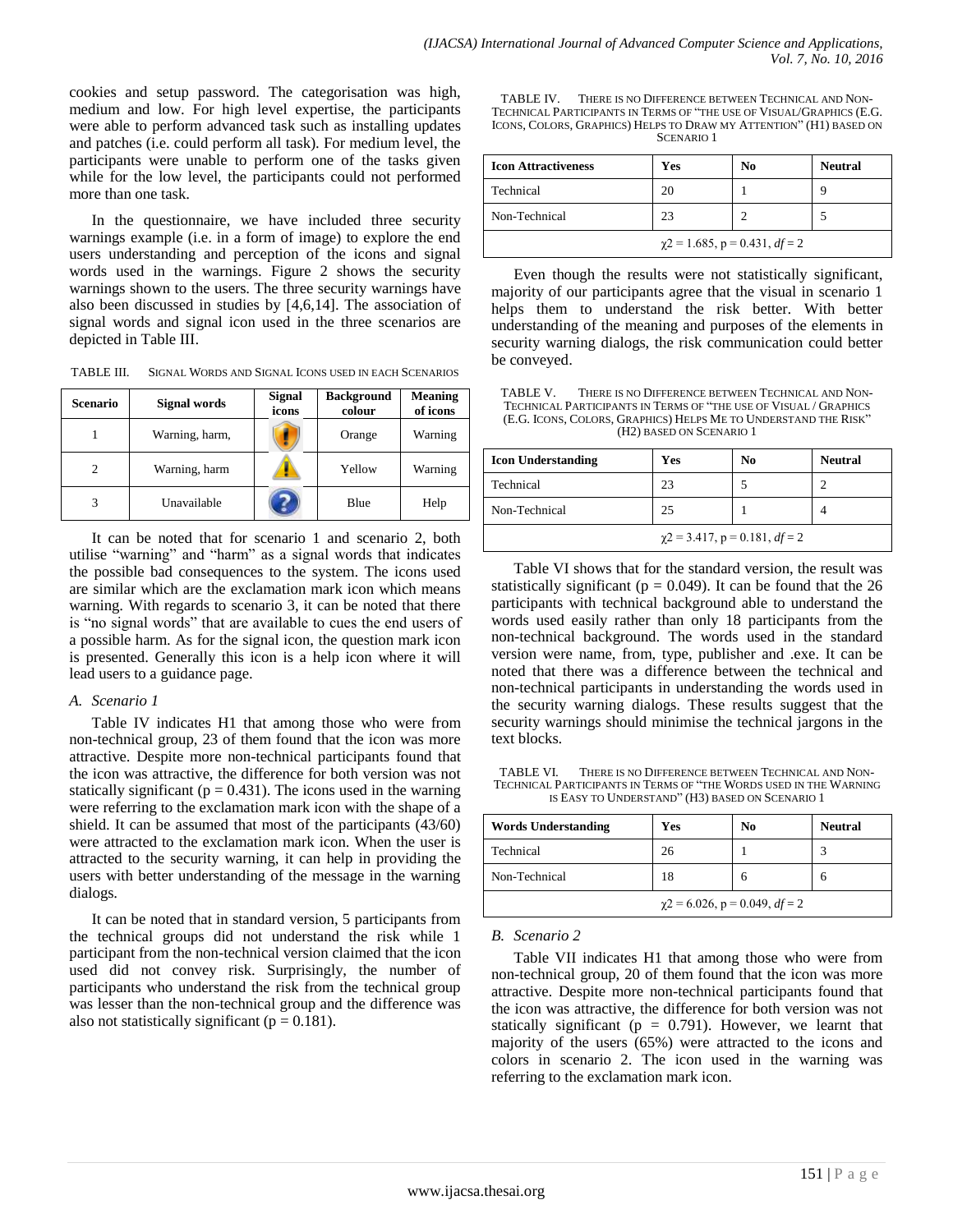| TABLE VII. | THERE IS NO DIFFERENCE BETWEEN TECHNICAL AND NON-                    |
|------------|----------------------------------------------------------------------|
|            | TECHNICAL PARTICIPANTS IN TERMS OF "THE USE OF VISUAL/GRAPHICS (E.G. |
|            | ICONS, COLORS, GRAPHICS) HELPS TO DRAW MY ATTENTION" (H1) BASED      |
|            | ON SCENARIO 2                                                        |
|            |                                                                      |

| <b>Icon Attractiveness</b>            | Yes | No | <b>Neutral</b> |
|---------------------------------------|-----|----|----------------|
| Technical                             | 19  |    |                |
| Non-Technical                         | 20  |    |                |
| $\gamma$ 2 = 0.470, p = 0.791, df = 2 |     |    |                |

It can be noted that in scenario 2, 2 participants from the technical groups did not understand the risk while 4 participants from the non-technical participants claimed that the icon used did not convey risk. The results revealed that the number of participants who comprehended the risk from the technical group and non-technical group were similar with a total of 21 participants from each group. It can be noted that there was no significance difference between both groups as p = 0.607. These results indicated that for scenario 2, the use of icon did not help the users in comprehending the risk. This might be resulted from the highly technical message provided in the scenario 2 as it contains words such as "active content", "ActiveX" and "script". Studies by [14] revealed that 40% of their participants rated that they were having problems with those technical words. The users might be demotivated because when they read the words and look at the icon, they unable to comprehend the meaning and relate it to the given cues.

TABLE VIII. THERE IS NO DIFFERENCE BETWEEN TECHNICAL AND NON-TECHNICAL PARTICIPANTS IN TERMS OF "THE USE OF VISUAL / GRAPHICS (E.G. ICONS, COLORS, GRAPHICS) HELPS ME TO UNDERSTAND THE RISK" (H2) BASED ON SCENARIO 2

| <b>Icon Understanding</b>             | Yes | No | <b>Neutral</b> |
|---------------------------------------|-----|----|----------------|
| Technical                             | 21  |    |                |
| Non-Technical                         | 21  |    |                |
| $\gamma$ 2 = 1.000, p = 0.607, df = 2 |     |    |                |

Table IX shows that for the scenario 2, the result was not statistically significant ( $p=0.468$ ). It can be found that 21 participants with technical background can understand the words used easily rather than only 18 participants from the non-technical background. The message given in the security warning is "Allowing active content such as script and ActiveX controls can be useful. But active content might also harm your computer". It can be noted that there were 11 participants from the non-technical background who could not understand the words in the dialogs.

TABLE IX. THERE IS NO DIFFERENCE BETWEEN TECHNICAL AND NON-TECHNICAL PARTICIPANTS IN TERMS OF "THE WORDS USED IN THE WARNING IS EASY TO UNDERSTAND" (H3) BASED ON SCENARIO 2

| <b>Words Understanding</b>            | Yes | No | <b>Neutral</b> |  |
|---------------------------------------|-----|----|----------------|--|
| Technical                             | 21  |    |                |  |
| Non-Technical                         | 18  |    |                |  |
| $\gamma$ 2 = 1.516, p = 0.468, df = 2 |     |    |                |  |

This result indicated that the non-technical groups were having problems in terms of understanding the technical jargons in computer. Studies by [6] also highlighted the same issues where their participants were having difficulties with the technical words.

# *C. Scenario 3*

Table X indicates H1 that among those who were from non-technical group, 17 of them found that the icon was more attractive. Even though more non-technical participants found that the icon was attractive, the difference was not statically significant ( $p = 0.670$ ). The differences between technical and non-technical users who choose "Yes", "No" and "Neutral" were not that extensive. The icons used in the standard warning are the question mark icon. It can be noted that scenario 3 receives the lowest "Yes" score between the three scenarios presented to the users. It can be noted that the question mark icon was not an appropriate icon to be used in a critical message such as an email attachment dialogs. It is supposed to be a warning icon rather than question mark icon. When such problems occurs, users" mental model will shift or learn that "?" icon means warning rather than help (i.e. incorrect mental model). This is not a good signal and it might lead to bad consequences.

TABLE X. THERE IS NO DIFFERENCE BETWEEN TECHNICAL AND NON-TECHNICAL PARTICIPANTS IN TERMS OF "THE ICONS USED ATTRACT MY ATTENTION" (H1) BASED ON SCENARIO 3

| <b>Icon Attractiveness</b>            | Yes | $\bf No$ | <b>Neutral</b> |
|---------------------------------------|-----|----------|----------------|
| Technical                             | 15  |          | 6              |
| Non-Technical                         | 17  | 6        |                |
| $\gamma$ 2 = 0.802, p = 0.670, df = 2 |     |          |                |

It can be noted that in scenario 3, 10 participants from the technical groups did not understand the risk while 9 participants from the non-technical version claimed that the icon used did not convey risk. Surprisingly, the number of participants who understood the risk from the non-technical group was larger than the technical group however the difference was also not statistically significant (p=0.866). These results also had the least "Yes" choice as compared to other scenarios. It can be assumed that the question marks icon did not convey the risk communication in a good manner. Users might not realised the importance of responding correctly to the email attachment dialogs since the signal words and icons are not properly utilised.

TABLE XI. THERE IS NO DIFFERENCE BETWEEN TECHNICAL AND NON-TECHNICAL PARTICIPANTS IN TERMS OF "THE USE OF VISUAL / GRAPHICS (E.G. ICONS, COLORS, GRAPHICS) HELPS ME TO UNDERSTAND THE RISK" (H2) BASED ON SCENARIO 3

| <b>Icon Understanding</b>             | Yes | $\bf No$ | <b>Neutral</b> |
|---------------------------------------|-----|----------|----------------|
| Technical                             | 15  | 10       |                |
| Non-Technical                         | 17  |          |                |
| $\gamma$ 2 = 0.289, p = 0.866, df = 2 |     |          |                |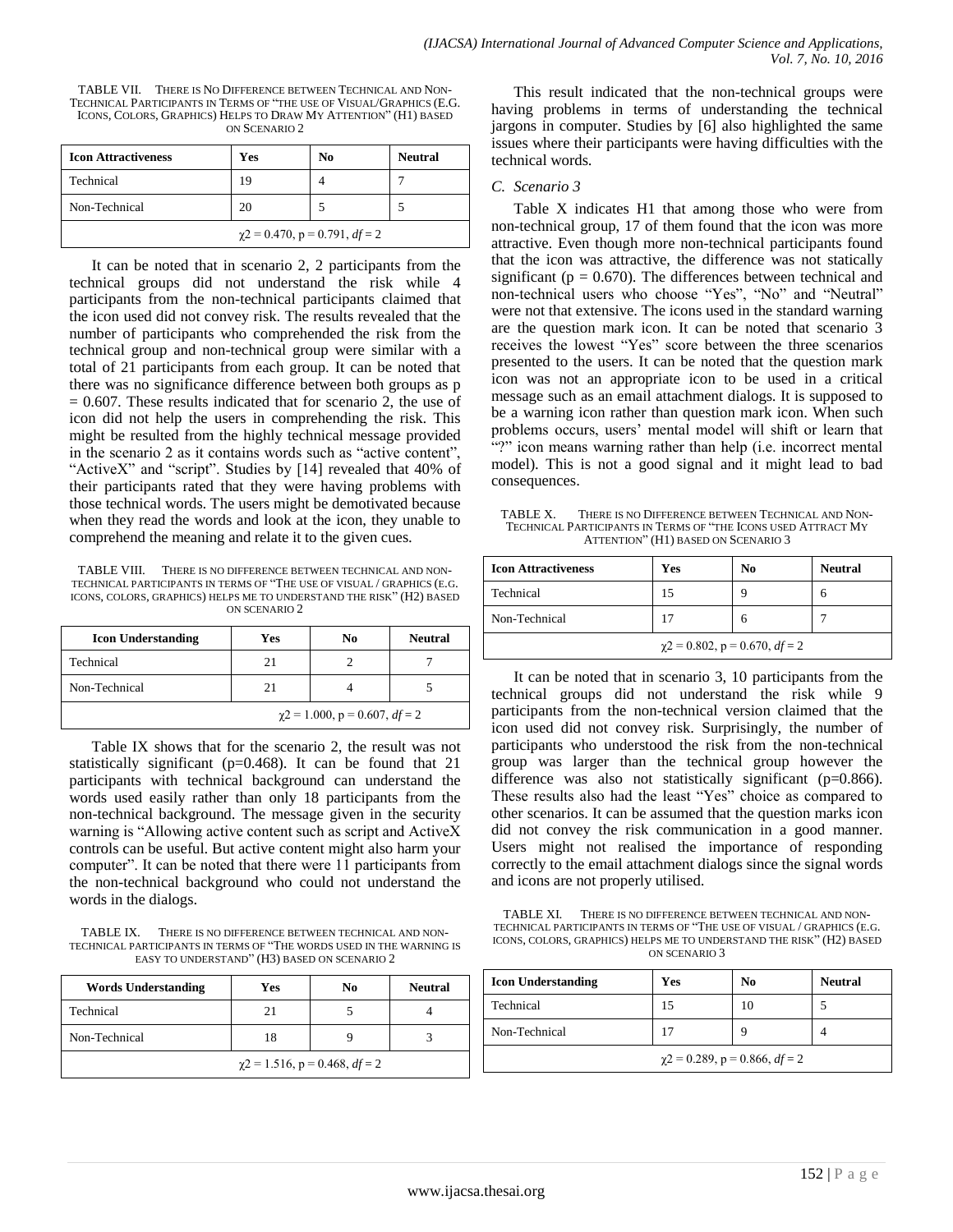Table XII shows that the result was not statistically significant (p=0.936). It can be found that 22 participants with technical background can understand the words used easily rather than 23 participants from the non-technical background. The words used in the security warnings were trustworthy and .exe. It can be noted that majority of the participants (75%) able to understand the words easily. This might be resulted from the text message that contains the less or minimal technical words. Hence, both groups of users could better comprehend the message in the dialog.

TABLE XII. THERE IS NO DIFFERENCE BETWEEN TECHNICAL AND NON-TECHNICAL PARTICIPANTS IN TERMS OF "THE WORDS USED IN THE WARNING IS EASY TO UNDERSTAND" (H3) BASED ON SCENARIO 3

| <b>Words Understanding</b> | Yes                                   | N <sub>0</sub> | <b>Neutral</b> |
|----------------------------|---------------------------------------|----------------|----------------|
| Technical                  | 22                                    |                | 3              |
| Non-Technical              | 23                                    |                | 3              |
|                            | $\gamma$ 2 = 0.133, p = 0.936, df = 2 |                |                |

# VI. DISCUSSION

One of the main elements that contributed to the attention of users towards warnings is the signal icons and signal words. With the focus of signal words and signal icons, three hypotheses have been constructed to test the usability of the security warning dialogs. It can be revealed that from the three hypotheses for each scenario, only one hypothesis is significant which is H3 for scenario 1 ( $p=0.049$ ). Although most of the scenarios hypotheses are not statistically significant, but it give some indication and basis on how within small sample of participants perceive security cues (i.e. icons an words). The results shows that in terms of icon attractiveness and words understanding, majority of the participants chose scale of (5-7) which reflects their high preference (i.e. Yes) regardless of their study background or major. This result also indicates that the icons and signal words do attracts both groups and there is no significance difference between the two groups in perceiving the signal icon and signal words in general. In addition, it can be noted that in terms of risk understanding of security warnings, more users have better awareness when the exclamation mark icon is presented. Since precaution from possible malwares attacks is important, security warnings should presents an icon that presents caution in more explicit manner (i.e. rather than using question mark icons which is meant for help). One of the notable findings from the study is within scenario 1. It can be found that the non-technical people have the difficulties in understanding the words (i.e. technical jargons) in the warning. This results shows that it is important to have simpler words that can be understood by users. The similar findings are discovered by [6,14] where they claimed that technical words in warning dialogs should be easy to comprehend. Hence it can be summarised that security warnings should exhibit precise icons with more user-friendly word that could cater for both technical and non-technical users.

# VII. CONCLUSION

Security warning is a form of communication that would always be encountered by the end users in order to protect their computer system from being harmed. The hypotheses results revealed that there is no difference between the technical and no-technical participants in perceiving the signal icons and signal words in most of the scenarios. Although the outcome of the Chi-square test did not produce a statistically significant results (i.e. except in one scenario case), the frequency of participants who opt for scale (i.e. point  $5-7 -$  "Yes") are consistently high. It is believed that given the bigger sample size and different range of end-users' background might give different impact in regards to the experiments conducted (i.e. testing the hypotheses). Having said that, it can be ascertained that the direction of this research can be expanded further in order to improve the risk communication. On the other hand, it can be noted that the total of participants in this survey is quite low. Given bigger sample size, the results might be different. In addition to that, the effects of habituation in security warnings (i.e. with the usage of signal icons and signal words) potentially can be experimented to find the cause for failure in attention towards warning. In conclusion, this research has shown that the signal words and icons in warnings via symbolism are essential elements in security warnings presentation. Hence the usability of security warning can be further improved for a better risk communication.

#### ACKNOWLEDGMENT

Token of appreciation to those participate directly or indirectly in this work. This work is supported by a short term grant from the Universiti Sains Malaysia (USM) [304/PKOMP/6313287].

#### **REFERENCES**

- [1] B. Jung, I. Han, and S. Lee, "Security threats to Internet: a Korean multi-industry investigation." *Information & Management*. 38, 8, 2001 pp. 487-498.
- [2] Microsoft, "Warning Messages." [Online]. Available at: https://msdn.microsoft.com/en-us/library/dn742473.aspx, 2015.
- [3] Thermopylae, "Human process visual data better." [Online]. Available at: http://www.t-sciences.com/news/humans-process-visual-data-better, 2014.
- [4] S. M. Furnell, A. Jusoh, D. Katsabas and P. S. Dowland, "Considering the usability of end-user security software", Proceedings of 21st IFIP International Information Security Conference (IFIP SEC 2006). Karlstad, Sweden, 2006, pp. 307-316.
- [5] Z. F. Zaaba, S. M. Furnell, and P. S. Dowland, "A study on improving security warnings." In proceedings of the Fifth International Conference on Information and Communication Technology for The Muslim World (ICT4M). Kuching, Malaysia, 2014, pp. 1-5.
- [6] C. Bravo-Lillo, L. F. Cranor, J. S. Downs, S. Komanduri and M. Sleeper, "Improving computer security dialogs." *Human-Computer Interaction – INTERACT 2011*, 6949, 2011, pp. 18-35.
- [7] S. Egelman, L. F. Cranor and J. Hong, "You've been warned: an empirical study of the effectiveness of web browser phishing warnings." In proceeding of the twenty-sixth annual SIGCHI conference on Human factors in computing systems. Florence, Italy, 2008, pp. 1065-1074.
- [8] S. Chiasson, M. Modi and R. Biddle, "Auction hero: The design of a game to learn and teach about computer security." In World Conference on E-Learning in Corporate, Government, Healthcare, and Higher Education, 2011, pp. 2201–2206.
- N. Virvilis, A. Mylonas, N. Tsalis, and D. Gritzalis, "Security Busters: Web browser security vs. rogue sites" Computers & Security, 52, 2015, pp. 90-105.
- [10] M. S. Wogalter, "Purposes and scope of warnings." Handbook of Warnings, USA: Lawrence Erlbaum Associate, ISBN 0-8058-4724-3, 2006, pp. 3-9.